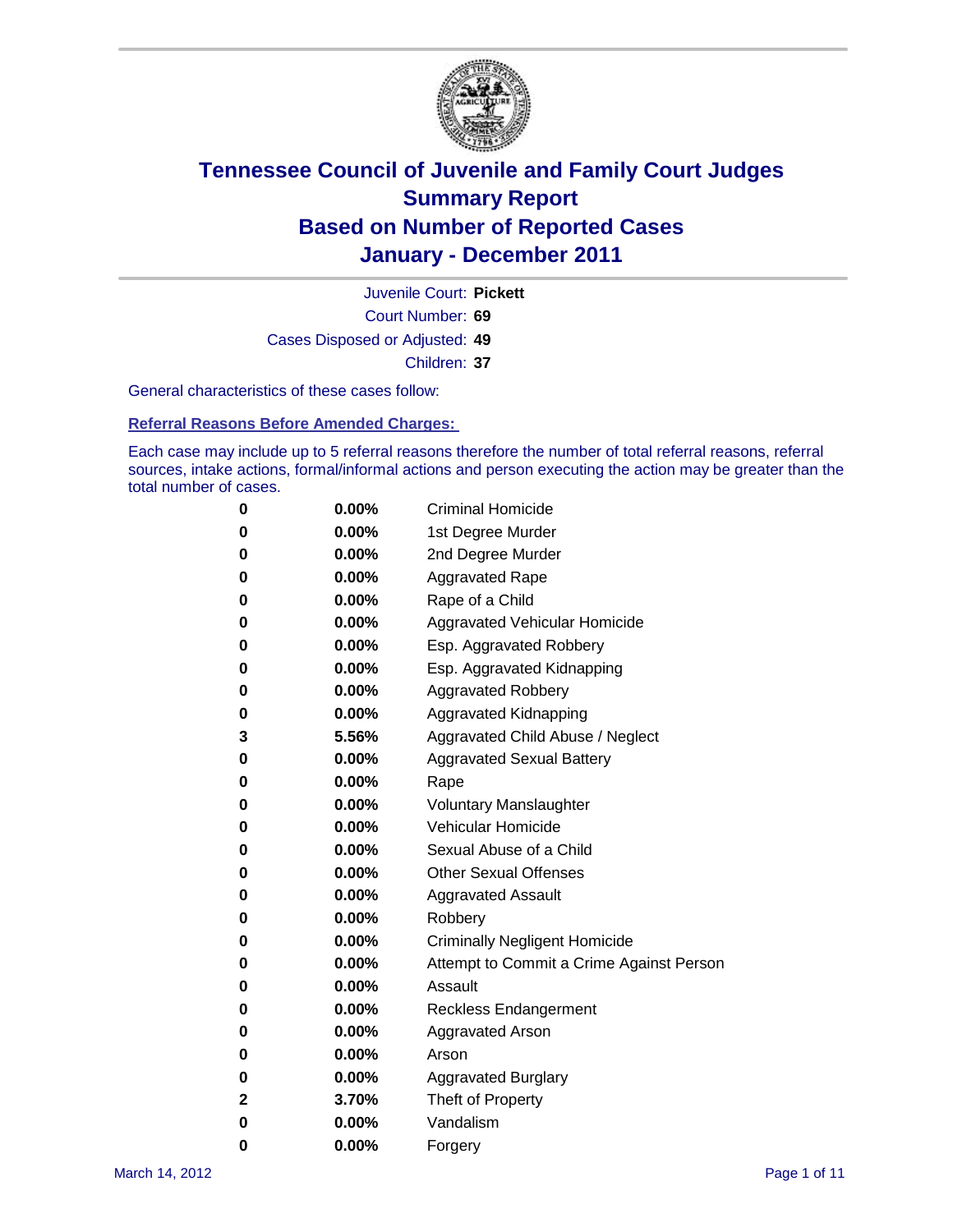

Juvenile Court: **Pickett**

Court Number: **69**

Cases Disposed or Adjusted: **49**

Children: **37**

#### **Referral Reasons Before Amended Charges:**

Each case may include up to 5 referral reasons therefore the number of total referral reasons, referral sources, intake actions, formal/informal actions and person executing the action may be greater than the total number of cases.

| 0            | 0.00%    | <b>Worthless Checks</b>                                     |
|--------------|----------|-------------------------------------------------------------|
| 0            | 0.00%    | Illegal Possession / Fraudulent Use of Credit / Debit Cards |
| 0            | 0.00%    | <b>Burglary</b>                                             |
| 0            | $0.00\%$ | Unauthorized Use of a Vehicle                               |
| 0            | $0.00\%$ | <b>Cruelty to Animals</b>                                   |
| 0            | $0.00\%$ | Sale of Controlled Substances                               |
| 0            | $0.00\%$ | <b>Other Drug Offenses</b>                                  |
| 0            | 0.00%    | <b>Possession of Controlled Substances</b>                  |
| 0            | 0.00%    | <b>Criminal Attempt</b>                                     |
| 0            | 0.00%    | Carrying Weapons on School Property                         |
| 0            | 0.00%    | Unlawful Carrying / Possession of a Weapon                  |
| 0            | $0.00\%$ | <b>Evading Arrest</b>                                       |
| 0            | $0.00\%$ | Escape                                                      |
| 0            | $0.00\%$ | Driving Under Influence (DUI)                               |
| 0            | $0.00\%$ | Possession / Consumption of Alcohol                         |
| 0            | $0.00\%$ | Resisting Stop, Frisk, Halt, Arrest or Search               |
| 0            | $0.00\%$ | <b>Aggravated Criminal Trespass</b>                         |
| 0            | $0.00\%$ | Harassment                                                  |
| 0            | 0.00%    | Failure to Appear                                           |
| 0            | 0.00%    | Filing a False Police Report                                |
| 0            | 0.00%    | Criminal Impersonation                                      |
| 0            | 0.00%    | <b>Disorderly Conduct</b>                                   |
| 0            | 0.00%    | <b>Criminal Trespass</b>                                    |
| 0            | 0.00%    | <b>Public Intoxication</b>                                  |
| 0            | $0.00\%$ | Gambling                                                    |
| 1            | 1.85%    | Traffic                                                     |
| 0            | $0.00\%$ | <b>Local Ordinances</b>                                     |
| 0            | 0.00%    | Violation of Wildlife Regulations                           |
| 0            | $0.00\%$ | Contempt of Court                                           |
| $\mathbf{2}$ | 3.70%    | Violation of Probation                                      |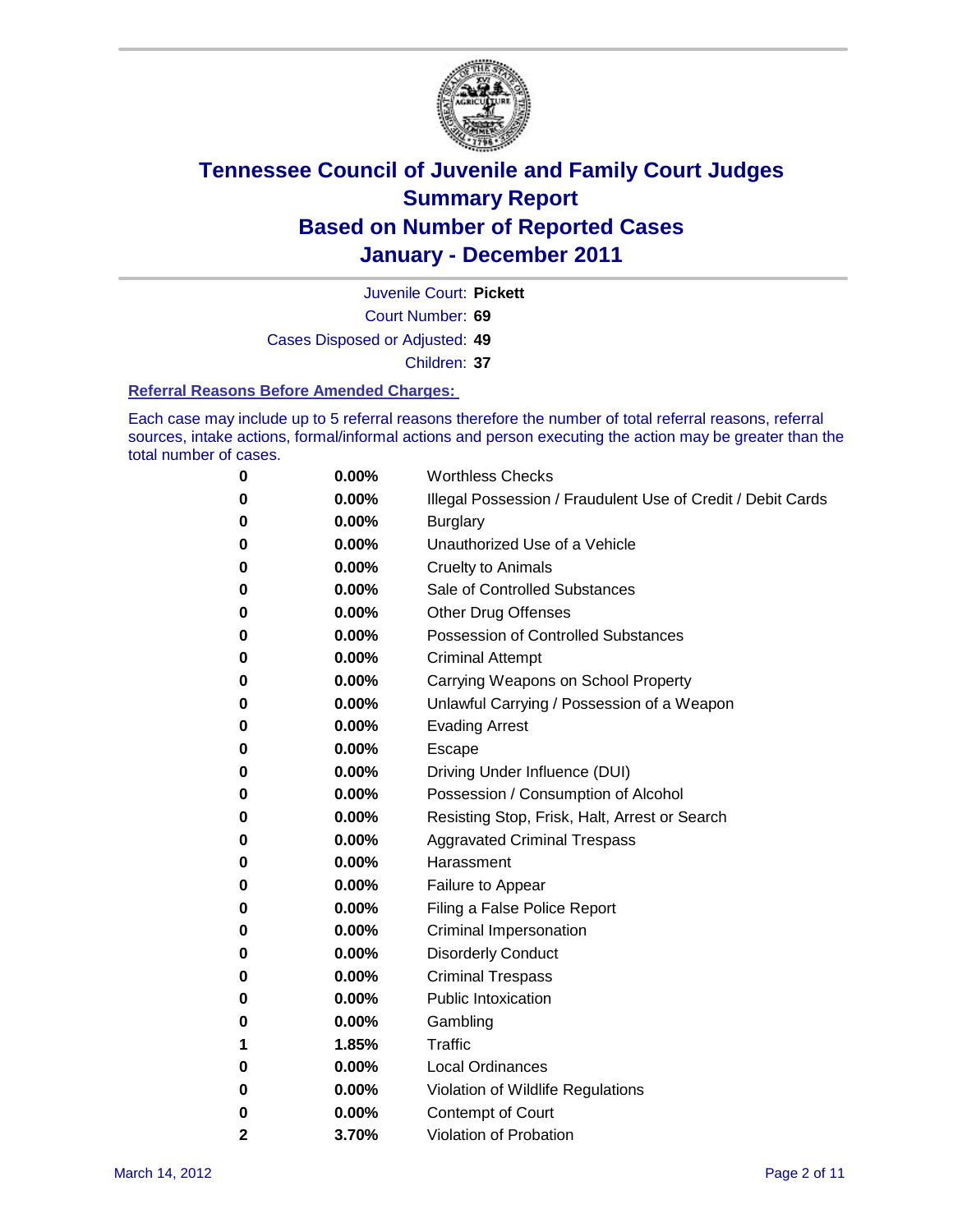

Court Number: **69** Juvenile Court: **Pickett** Cases Disposed or Adjusted: **49** Children: **37**

#### **Referral Reasons Before Amended Charges:**

Each case may include up to 5 referral reasons therefore the number of total referral reasons, referral sources, intake actions, formal/informal actions and person executing the action may be greater than the total number of cases.

| 54           | 100.00%  | <b>Total Referrals</b>                 |
|--------------|----------|----------------------------------------|
| 0            | 0.00%    | Other                                  |
| 0            | 0.00%    | <b>Consent to Marry</b>                |
| 0            | 0.00%    | <b>Request for Medical Treatment</b>   |
| $\mathbf{2}$ | 3.70%    | <b>Child Support</b>                   |
|              | 1.85%    | Paternity / Legitimation               |
| 0            | 0.00%    | Visitation                             |
| 7            | 12.96%   | Custody                                |
| 0            | 0.00%    | <b>Foster Care Review</b>              |
| 0            | 0.00%    | <b>Administrative Review</b>           |
| 3            | 5.56%    | <b>Judicial Review</b>                 |
| 0            | 0.00%    | Violation of Informal Adjustment       |
| 0            | $0.00\%$ | <b>Violation of Pretrial Diversion</b> |
| 0            | 0.00%    | Termination of Parental Rights         |
| 9            | 16.67%   | Dependency / Neglect                   |
| 0            | 0.00%    | <b>Physically Abused Child</b>         |
| 0            | 0.00%    | <b>Sexually Abused Child</b>           |
| 0            | 0.00%    | Violation of Curfew                    |
| 0            | $0.00\%$ | Violation of a Valid Court Order       |
| 2            | 3.70%    | Possession of Tobacco Products         |
| 0            | 0.00%    | Out-of-State Runaway                   |
| 0            | 0.00%    | In-State Runaway                       |
| 18           | 33.33%   | Unruly Behavior<br>Truancy             |
| 4            | 7.41%    |                                        |
| 0            | $0.00\%$ | Violation of Aftercare                 |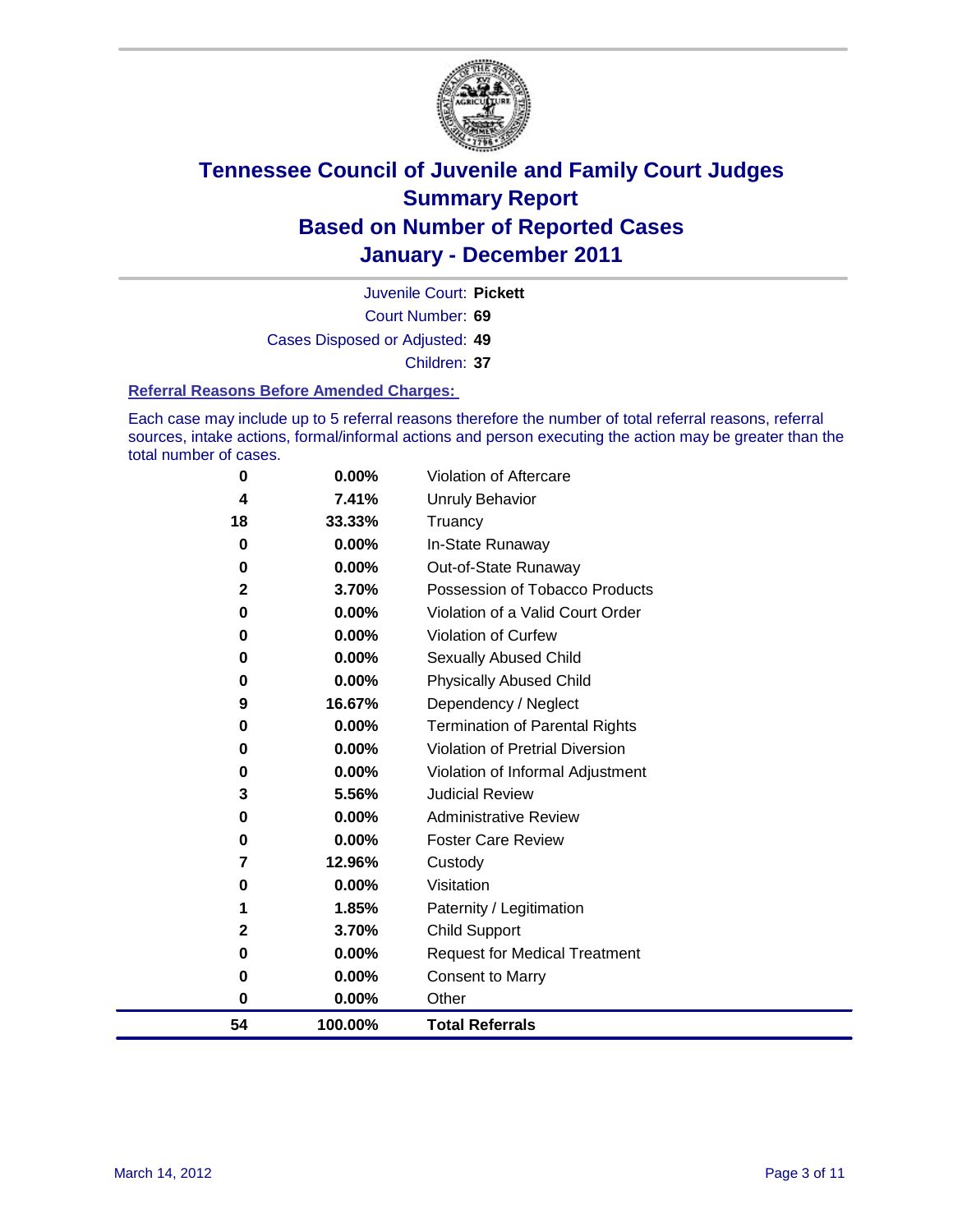

| 54                         | 100.00%                        | <b>Total Referral Sources</b>     |  |
|----------------------------|--------------------------------|-----------------------------------|--|
| 0                          | 0.00%                          | Other                             |  |
| 0                          | 0.00%                          | Unknown                           |  |
| 0                          | 0.00%                          | Hospital                          |  |
| 0                          | 0.00%                          | Child & Parent                    |  |
| 0                          | 0.00%                          | Victim                            |  |
| 0                          | 0.00%                          | <b>Other Court</b>                |  |
| 1                          | 1.85%                          | Social Agency                     |  |
| 1                          | 1.85%                          | <b>Court Staff</b>                |  |
| 1                          | 1.85%                          | <b>District Attorney's Office</b> |  |
| 3                          | 5.56%                          | <b>Other State Department</b>     |  |
| 12                         | 22.22%                         | <b>DCS</b>                        |  |
| 0                          | 0.00%                          | <b>CSA</b>                        |  |
| 19                         | 35.19%                         | School                            |  |
| 1                          | 1.85%                          | Self                              |  |
| 1                          | 1.85%                          | Relatives                         |  |
| 12                         | 22.22%                         | Parents                           |  |
| 3                          | 5.56%                          | Law Enforcement                   |  |
| <b>Referral Sources: 1</b> |                                |                                   |  |
|                            |                                | Children: 37                      |  |
|                            | Cases Disposed or Adjusted: 49 |                                   |  |
|                            | Court Number: 69               |                                   |  |
|                            | Juvenile Court: Pickett        |                                   |  |
|                            |                                |                                   |  |

### **Age of Child at Referral: 2**

| 0            | 0.00%  | Unknown            |
|--------------|--------|--------------------|
| 0            | 0.00%  | Ages 19 and Over   |
| $\mathbf{2}$ | 5.41%  | Ages 17 through 18 |
| 12           | 32.43% | Ages 15 through 16 |
| 7            | 18.92% | Ages 13 through 14 |
| $\mathbf{2}$ | 5.41%  | Ages 11 through 12 |
| 14           | 37.84% | Ages 10 and Under  |
|              |        |                    |

<sup>1</sup> If different than number of Referral Reasons (54), verify accuracy of your court's data.

<sup>2</sup> One child could be counted in multiple categories, verify accuracy of your court's data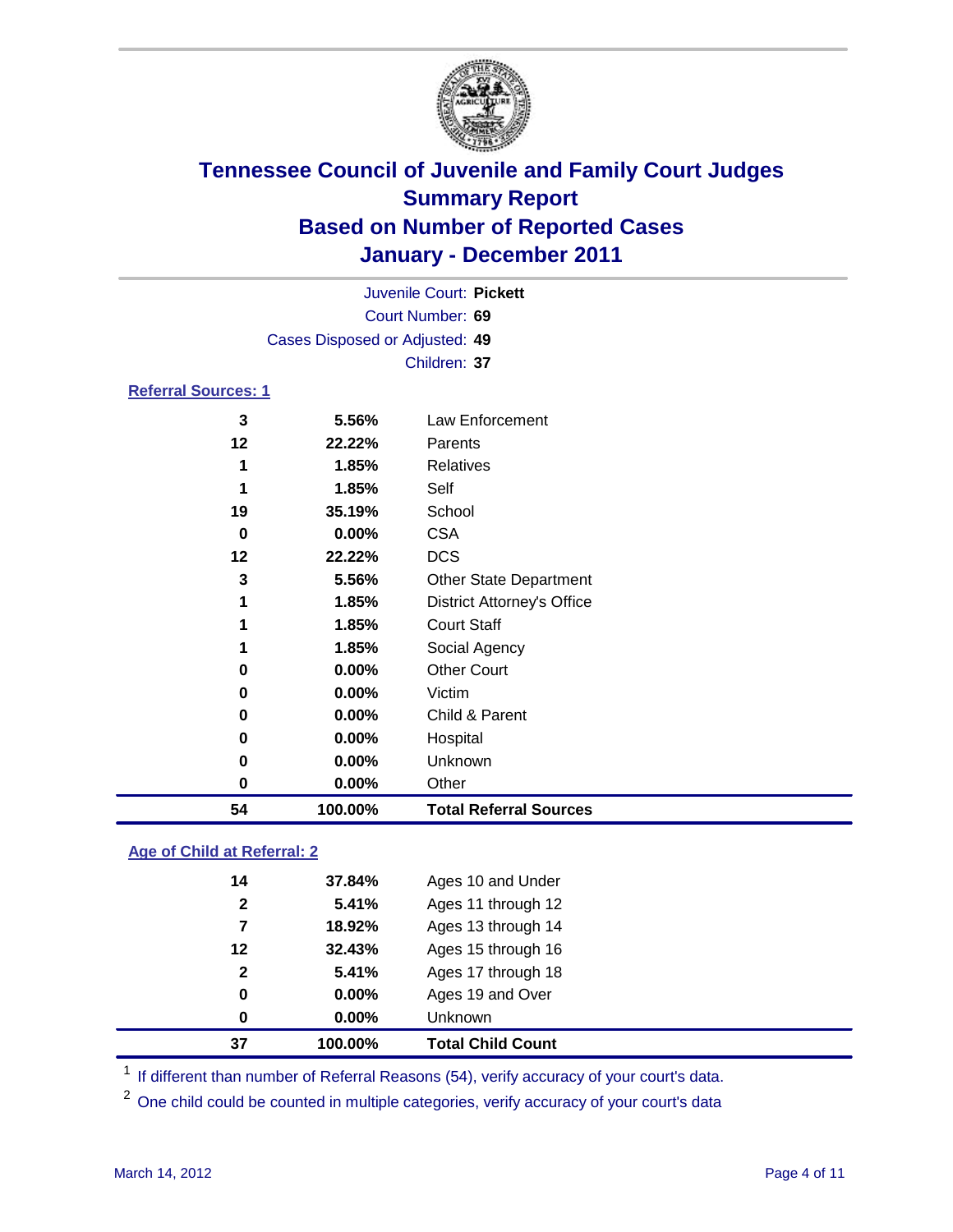

| Juvenile Court: Pickett                 |                                |                          |  |  |
|-----------------------------------------|--------------------------------|--------------------------|--|--|
|                                         | Court Number: 69               |                          |  |  |
|                                         | Cases Disposed or Adjusted: 49 |                          |  |  |
|                                         |                                | Children: 37             |  |  |
| Sex of Child: 1                         |                                |                          |  |  |
| 21                                      | 56.76%                         | Male                     |  |  |
| 16                                      | 43.24%                         | Female                   |  |  |
| $\mathbf 0$                             | 0.00%                          | Unknown                  |  |  |
| 37                                      | 100.00%                        | <b>Total Child Count</b> |  |  |
| Race of Child: 1                        |                                |                          |  |  |
| 36                                      | 97.30%                         | White                    |  |  |
| 1                                       | 2.70%                          | African American         |  |  |
| 0                                       | 0.00%                          | Native American          |  |  |
| 0                                       | 0.00%                          | Asian                    |  |  |
| 0                                       | 0.00%                          | Mixed                    |  |  |
| $\mathbf 0$                             | 0.00%                          | Unknown                  |  |  |
| 37                                      | 100.00%                        | <b>Total Child Count</b> |  |  |
| <b>Hispanic Origin: 1</b>               |                                |                          |  |  |
| $\mathbf 0$                             | 0.00%                          | Yes                      |  |  |
| 37                                      | 100.00%                        | No                       |  |  |
| $\mathbf 0$                             | 0.00%                          | Unknown                  |  |  |
| 37                                      | 100.00%                        | <b>Total Child Count</b> |  |  |
| <b>School Enrollment of Children: 1</b> |                                |                          |  |  |
| 29                                      | 78.38%                         | Yes                      |  |  |
| 8                                       | 21.62%                         | No                       |  |  |
| $\mathbf 0$                             | 0.00%                          | Unknown                  |  |  |
| 37                                      | 100.00%                        | <b>Total Child Count</b> |  |  |

One child could be counted in multiple categories, verify accuracy of your court's data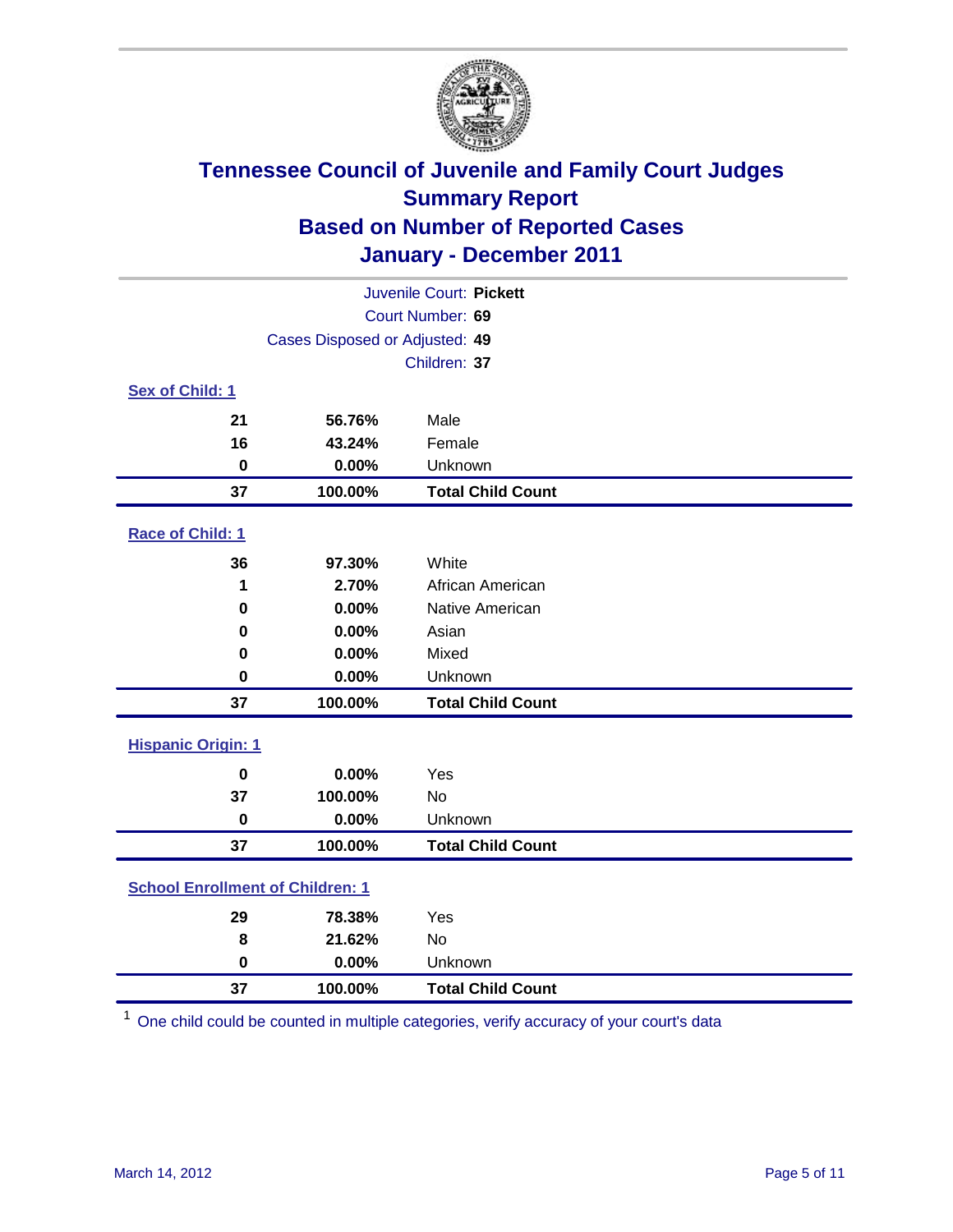

Court Number: **69** Juvenile Court: **Pickett** Cases Disposed or Adjusted: **49** Children: **37 Living Arrangement of Child at Time of Referral: 1 10.81%** With Both Biological Parents

| 37 | 100.00%  | <b>Total Child Count</b>     |
|----|----------|------------------------------|
| 0  | $0.00\%$ | Other                        |
| 0  | $0.00\%$ | Unknown                      |
| 0  | $0.00\%$ | Independent                  |
| 0  | $0.00\%$ | In an Institution            |
| 0  | $0.00\%$ | In a Residential Center      |
| 0  | $0.00\%$ | In a Group Home              |
| 3  | 8.11%    | With Foster Family           |
| 1  | 2.70%    | <b>With Adoptive Parents</b> |
| 8  | 21.62%   | <b>With Relatives</b>        |
| 7  | 18.92%   | <b>With Father</b>           |
| 11 | 29.73%   | With Mother                  |
| 2  | 5.41%    | With Mother and Stepfather   |
| 1  | 2.70%    | With Father and Stepmother   |
| 4  | 10.81%   | With Both Biological Parents |

### **Type of Detention: 2**

| 49 | 100.00%  | <b>Total Detention Count</b> |
|----|----------|------------------------------|
| 0  | 0.00%    | Other                        |
| 44 | 89.80%   | Does Not Apply               |
| 0  | $0.00\%$ | Unknown                      |
| 0  | $0.00\%$ | Psychiatric Hospital         |
| 0  | 0.00%    | Jail - No Separation         |
| 0  | $0.00\%$ | Jail - Partial Separation    |
| 0  | $0.00\%$ | Jail - Complete Separation   |
| 5  | 10.20%   | Juvenile Detention Facility  |
| 0  | $0.00\%$ | Non-Secure Placement         |
|    |          |                              |

<sup>1</sup> One child could be counted in multiple categories, verify accuracy of your court's data

<sup>2</sup> If different than number of Cases (49) verify accuracy of your court's data.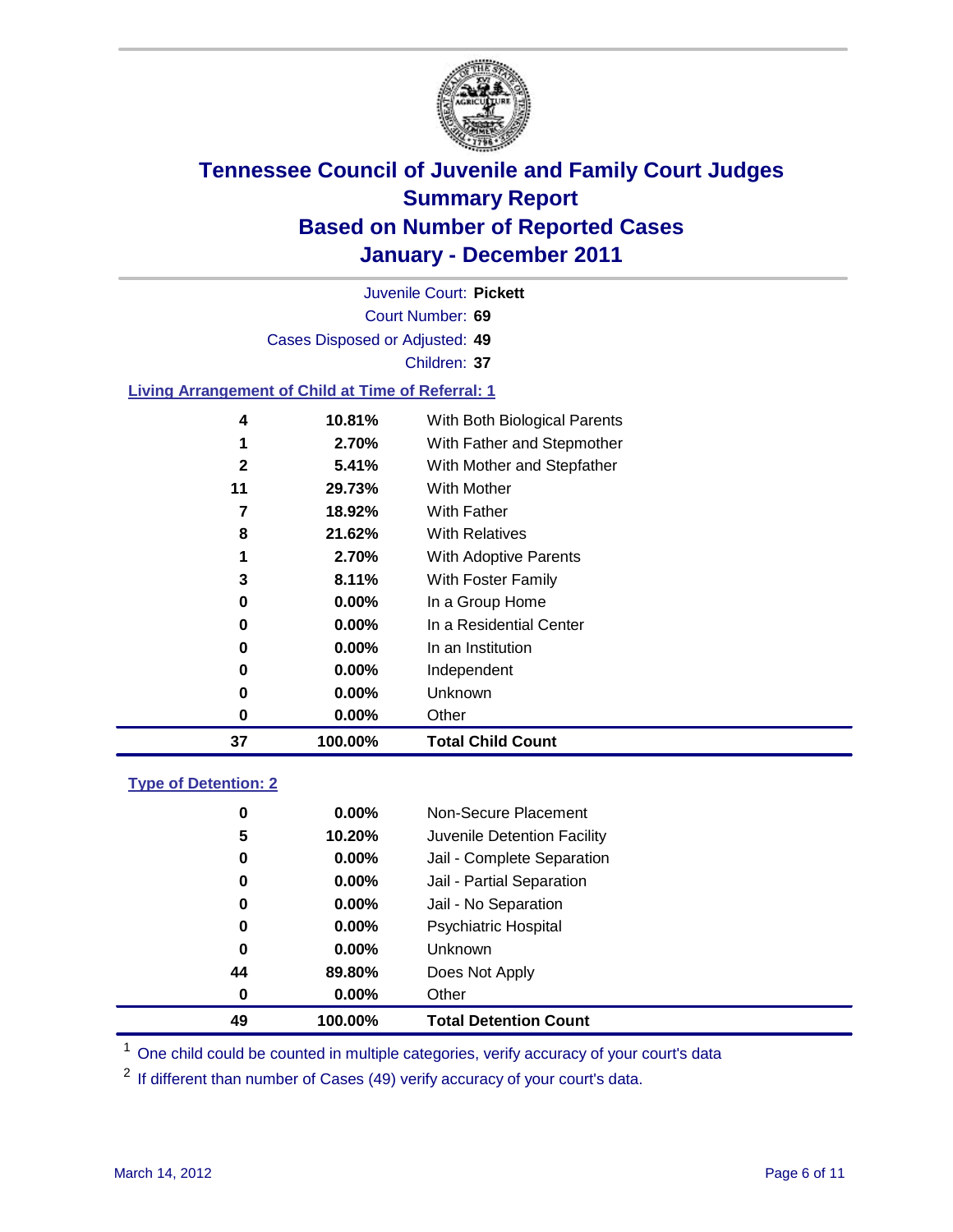

|                                                    | Juvenile Court: Pickett        |                                      |  |  |  |
|----------------------------------------------------|--------------------------------|--------------------------------------|--|--|--|
|                                                    | Court Number: 69               |                                      |  |  |  |
|                                                    | Cases Disposed or Adjusted: 49 |                                      |  |  |  |
|                                                    |                                | Children: 37                         |  |  |  |
| <b>Placement After Secure Detention Hearing: 1</b> |                                |                                      |  |  |  |
| 4                                                  | 8.16%                          | Returned to Prior Living Arrangement |  |  |  |
| $\bf{0}$                                           | 0.00%                          | Juvenile Detention Facility          |  |  |  |
| 0                                                  | 0.00%                          | Jail                                 |  |  |  |
| 1                                                  | 2.04%                          | Shelter / Group Home                 |  |  |  |
| 0                                                  | 0.00%                          | <b>Foster Family Home</b>            |  |  |  |
| $\bf{0}$                                           | 0.00%                          | Psychiatric Hospital                 |  |  |  |
| 0                                                  | 0.00%                          | Unknown                              |  |  |  |
| 44                                                 | 89.80%                         | Does Not Apply                       |  |  |  |
| $\bf{0}$                                           | 0.00%                          | Other                                |  |  |  |
| 49                                                 | 100.00%                        | <b>Total Placement Count</b>         |  |  |  |
| <b>Intake Actions: 2</b>                           |                                |                                      |  |  |  |
| 29                                                 | 53.70%                         | <b>Petition Filed</b>                |  |  |  |
| 23                                                 | 42.59%                         | <b>Motion Filed</b>                  |  |  |  |
| 1                                                  | 1.85%                          | <b>Citation Processed</b>            |  |  |  |
| 0                                                  | 0.00%                          | Notification of Paternity Processed  |  |  |  |
| $\mathbf 0$                                        | 0.00%                          | Scheduling of Judicial Review        |  |  |  |
| 1                                                  | 1.85%                          | Scheduling of Administrative Review  |  |  |  |
| 0                                                  | 0.00%                          | Scheduling of Foster Care Review     |  |  |  |
| 0                                                  | 0.00%                          | <b>Unknown</b>                       |  |  |  |
| 0                                                  | 0.00%                          | Does Not Apply                       |  |  |  |
| $\pmb{0}$                                          | 0.00%                          | Other                                |  |  |  |
| 54                                                 | 100.00%                        | <b>Total Intake Count</b>            |  |  |  |

<sup>1</sup> If different than number of Cases (49) verify accuracy of your court's data.

<sup>2</sup> If different than number of Referral Reasons (54), verify accuracy of your court's data.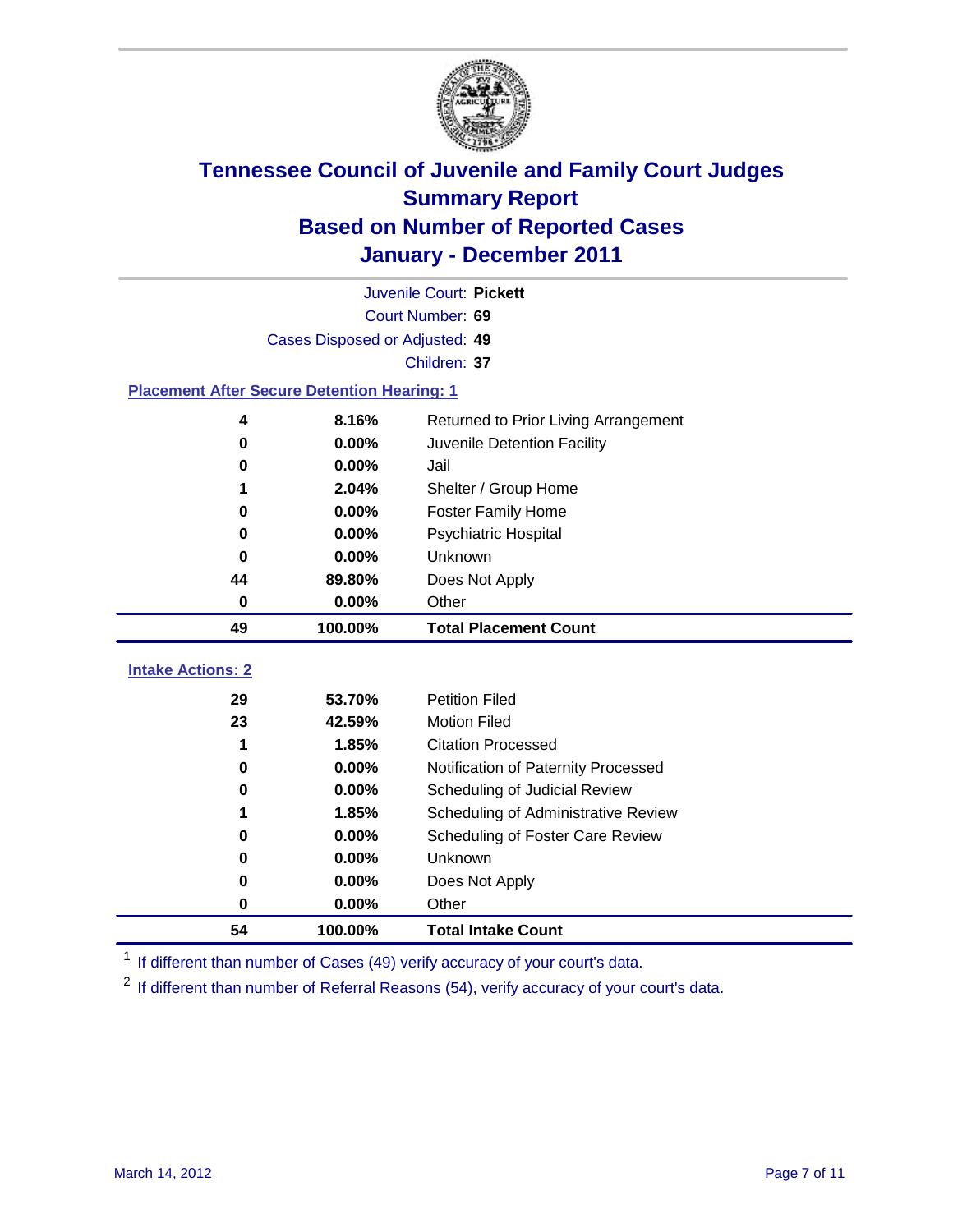

Court Number: **69** Juvenile Court: **Pickett** Cases Disposed or Adjusted: **49** Children: **37**

#### **Last Grade Completed by Child: 1**

| $\overline{7}$                          | 18.92%  | Too Young for School         |  |
|-----------------------------------------|---------|------------------------------|--|
| $\mathbf{2}$                            | 5.41%   | Preschool                    |  |
| 3                                       | 8.11%   | Kindergarten                 |  |
| 0                                       | 0.00%   | 1st Grade                    |  |
| 0                                       | 0.00%   | 2nd Grade                    |  |
| 0                                       | 0.00%   | 3rd Grade                    |  |
| $\mathbf{2}$                            | 5.41%   | 4th Grade                    |  |
| 1                                       | 2.70%   | 5th Grade                    |  |
| 3                                       | 8.11%   | 6th Grade                    |  |
| 4                                       | 10.81%  | 7th Grade                    |  |
| 4                                       | 10.81%  | 8th Grade                    |  |
| 8                                       | 21.62%  | 9th Grade                    |  |
| 3                                       | 8.11%   | 10th Grade                   |  |
| 0                                       | 0.00%   | 11th Grade                   |  |
| 0                                       | 0.00%   | 12th Grade                   |  |
| 0                                       | 0.00%   | Non-Graded Special Ed        |  |
| 0                                       | 0.00%   | <b>GED</b>                   |  |
| 0                                       | 0.00%   | Graduated                    |  |
| 0                                       | 0.00%   | <b>Never Attended School</b> |  |
| 0                                       | 0.00%   | Unknown                      |  |
| 0                                       | 0.00%   | Other                        |  |
| 37                                      | 100.00% | <b>Total Child Count</b>     |  |
| <b>Enrolled in Special Education: 1</b> |         |                              |  |

| 37 | 100.00%  | <b>Total Child Count</b> |  |  |
|----|----------|--------------------------|--|--|
| 0  | $0.00\%$ | <b>Unknown</b>           |  |  |
| 32 | 86.49%   | No.                      |  |  |
| 5  | 13.51%   | Yes                      |  |  |
|    |          |                          |  |  |

One child could be counted in multiple categories, verify accuracy of your court's data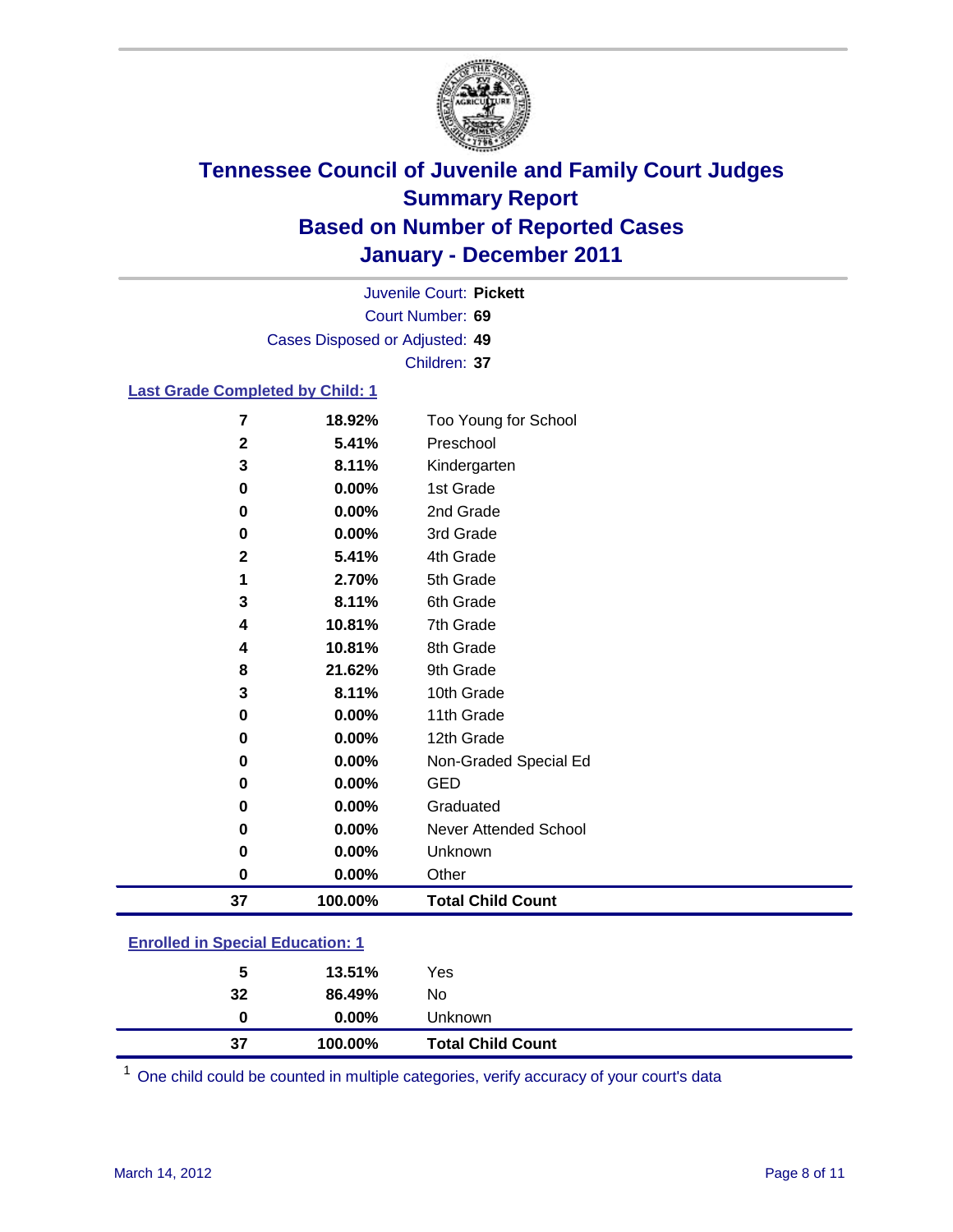

|                              | Juvenile Court: Pickett        |                           |  |  |  |
|------------------------------|--------------------------------|---------------------------|--|--|--|
|                              | Court Number: 69               |                           |  |  |  |
|                              | Cases Disposed or Adjusted: 49 |                           |  |  |  |
|                              | Children: 37                   |                           |  |  |  |
| <b>Action Executed By: 1</b> |                                |                           |  |  |  |
| 54                           | 100.00%                        | Judge                     |  |  |  |
| 0                            | $0.00\%$                       | Magistrate                |  |  |  |
| $\bf{0}$                     | 0.00%                          | <b>YSO</b>                |  |  |  |
| 0                            | 0.00%                          | Other                     |  |  |  |
| 0                            | 0.00%                          | Unknown                   |  |  |  |
| 54                           | 100.00%                        | <b>Total Action Count</b> |  |  |  |

### **Formal / Informal Actions: 1**

| 4  | 7.41%    | Dismissed                                        |
|----|----------|--------------------------------------------------|
| 0  | $0.00\%$ | Retired / Nolle Prosequi                         |
|    | 1.85%    | <b>Complaint Substantiated Delinquent</b>        |
| 21 | 38.89%   | <b>Complaint Substantiated Status Offender</b>   |
| 2  | 3.70%    | <b>Complaint Substantiated Dependent/Neglect</b> |
| 0  | $0.00\%$ | <b>Complaint Substantiated Abused</b>            |
| 0  | $0.00\%$ | <b>Complaint Substantiated Mentally III</b>      |
| 0  | $0.00\%$ | Informal Adjustment                              |
| 2  | 3.70%    | <b>Pretrial Diversion</b>                        |
| 0  | $0.00\%$ | <b>Transfer to Adult Court Hearing</b>           |
| 0  | $0.00\%$ | Charges Cleared by Transfer to Adult Court       |
| 21 | 38.89%   | <b>Special Proceeding</b>                        |
| 3  | 5.56%    | <b>Review Concluded</b>                          |
| 0  | $0.00\%$ | Case Held Open                                   |
| 0  | $0.00\%$ | Other                                            |
| 0  | $0.00\%$ | Unknown                                          |
| 54 | 100.00%  | <b>Total Action Count</b>                        |

<sup>1</sup> If different than number of Referral Reasons (54), verify accuracy of your court's data.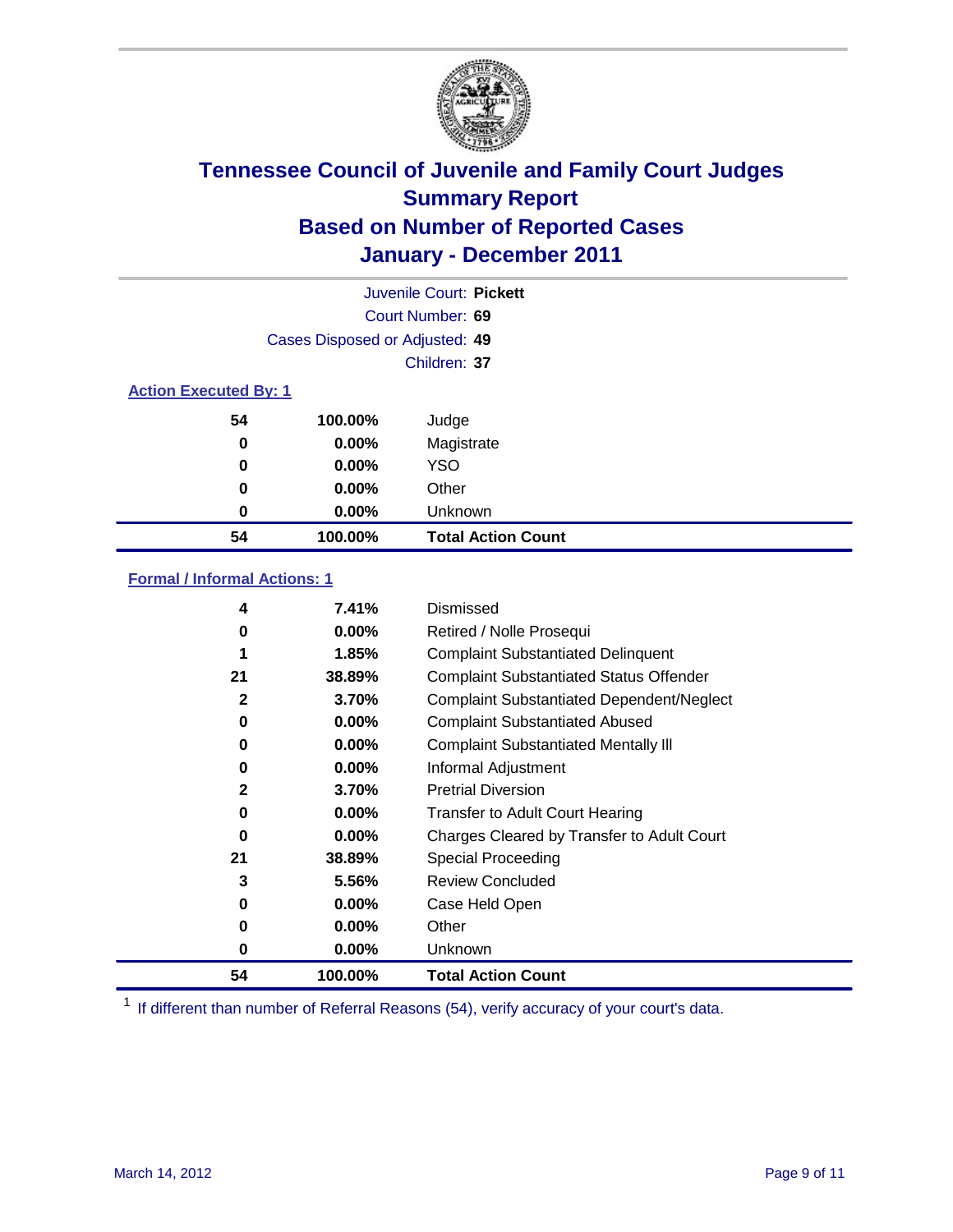

|                       |                                | Juvenile Court: Pickett                               |
|-----------------------|--------------------------------|-------------------------------------------------------|
|                       |                                | Court Number: 69                                      |
|                       | Cases Disposed or Adjusted: 49 |                                                       |
|                       |                                | Children: 37                                          |
| <b>Case Outcomes:</b> |                                | There can be multiple outcomes for one child or case. |
| 5                     | 9.26%                          | <b>Case Dismissed</b>                                 |
| 0                     | 0.00%                          | Case Retired or Nolle Prosequi                        |
| 8                     | 14.81%                         | Warned / Counseled                                    |
| 1                     | 1.85%                          | Held Open For Review                                  |
| 0                     | 0.00%                          | Supervision / Probation to Juvenile Court             |
| 0                     | 0.00%                          | <b>Probation to Parents</b>                           |
| 0                     | 0.00%                          | Referral to Another Entity for Supervision / Service  |
| 0                     | 0.00%                          | Referred for Mental Health Counseling                 |
| 0                     | 0.00%                          | Referred for Alcohol and Drug Counseling              |
| 0                     | 0.00%                          | Referred to Alternative School                        |
| 0                     | 0.00%                          | Referred to Private Child Agency                      |
| 0                     | 0.00%                          | Referred to Defensive Driving School                  |
| 0                     | 0.00%                          | Referred to Alcohol Safety School                     |
| 0                     | 0.00%                          | Referred to Juvenile Court Education-Based Program    |
| 0                     | 0.00%                          | Driver's License Held Informally                      |
| 0                     | 0.00%                          | <b>Voluntary Placement with DMHMR</b>                 |
| 0                     | 0.00%                          | <b>Private Mental Health Placement</b>                |
| 0                     | 0.00%                          | <b>Private MR Placement</b>                           |
| 0                     | 0.00%                          | Placement with City/County Agency/Facility            |
| 2                     | 3.70%                          | Placement with Relative / Other Individual            |
| 0                     | 0.00%                          | Fine                                                  |
| 7                     | 12.96%                         | <b>Public Service</b>                                 |
| 0                     | 0.00%                          | Restitution                                           |
| 0                     | 0.00%                          | <b>Runaway Returned</b>                               |
| 0                     | 0.00%                          | No Contact Order                                      |
| 0                     | 0.00%                          | Injunction Other than No Contact Order                |
| 0                     | 0.00%                          | <b>House Arrest</b>                                   |
| 0                     | 0.00%                          | <b>Court Defined Curfew</b>                           |
| 0                     | 0.00%                          | Dismissed from Informal Adjustment                    |
| 0                     | $0.00\%$                       | <b>Dismissed from Pretrial Diversion</b>              |
| 2                     | 3.70%                          | Released from Probation                               |
| 0                     | $0.00\%$                       | <b>Transferred to Adult Court</b>                     |
| 0                     | 0.00%                          | <b>DMHMR Involuntary Commitment</b>                   |